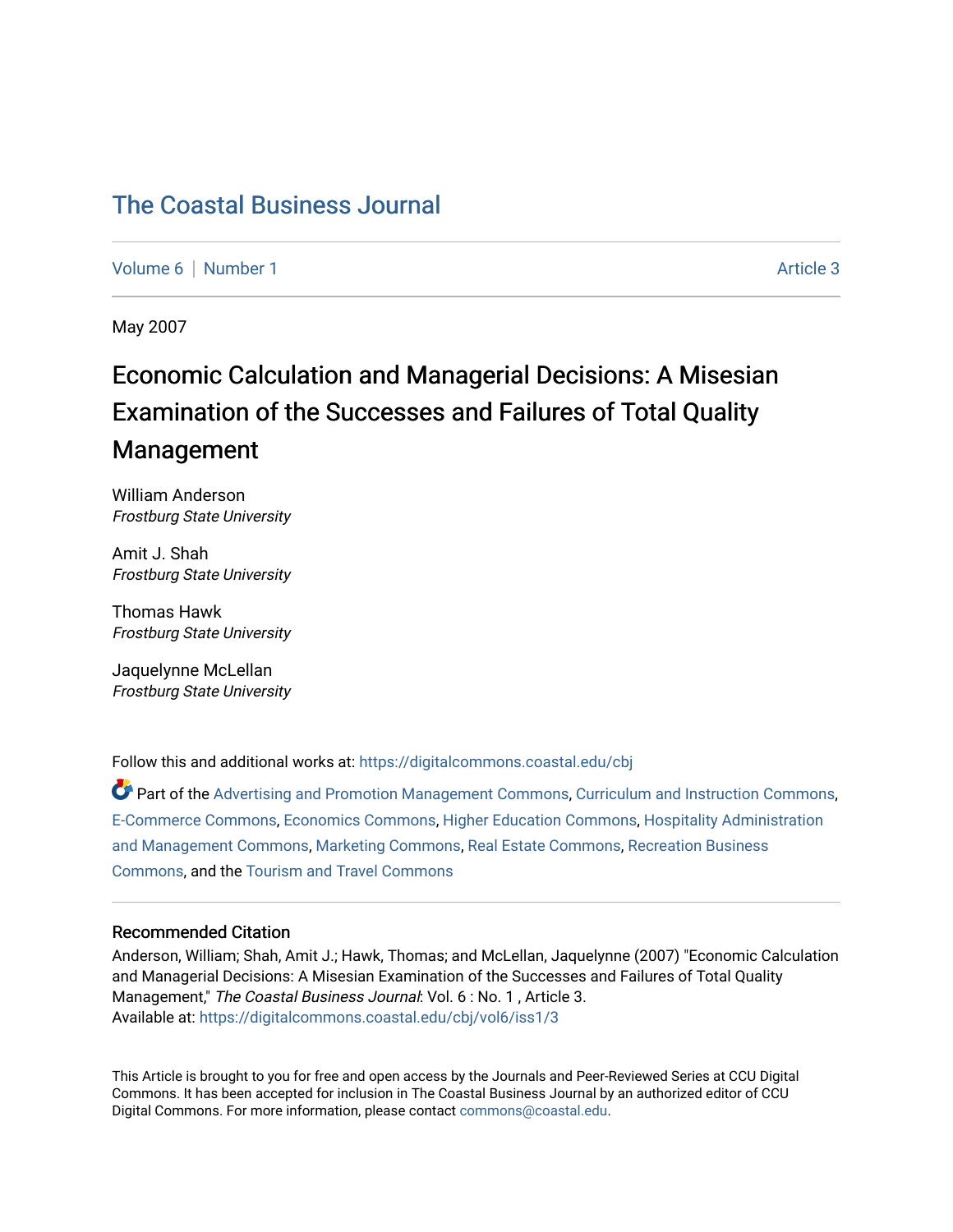## **Economic Calculation and Managerial Decisions: A Misesian Examination of the Successes and Failures of Total Quality Management**

**William Anderson, Frostburg State University Amit Shah, Frostburg State University Thomas Hawk, Frostburg State University Jaquelynne McLellan, Frostburg State University** 

#### **ABSTRACT**

While the Total Quality Management programs that were extremely popular a decade ago had many successes, there also were a large number of failures. This paper lays out some theoretical reasons for why these failures might have occurred. Our methodology is the application of the theories of the "Austrian" economists, including Ludwig von Mises, F.A. Hayek, and Murray N. Rothbard. We apply both the Austrian theory of the firm, as well as the economic calculation theories that Mises and Hayek developed, in order to explain why some TQM failures might have occurred.

#### **INTRODUCTION**

During the late 1980s and early-to-mid 1990s, Total Quality Management became a powerful force among those who believed that management strategies in the United States needed overhauling. Chiles and Choi write that "the principles of TQM have had a profound and unparalleled impact on modern business history," but that it also lacked a strong place in the management academic literature (2000, 1-2). Citing objections to things like "the slogans, buzzwords, evangelism, and faddishness that seem to have characterized TQM," Chiles and Choi not that the real problem was that management researchers lacked a "theoretical rudder" to guide their analysis. (2000, 2)

Chiles and Choi attempt to provide a theoretical viewpoint for TQM in their application of Austrian Economic Theory, paying special attention to the Austrian emphasis upon discovery and market processes that Kirzner (1973), Lachmann (1976) and others developed. Yet, if there exists a vacuum in the literature that gives a strong theoretical basis for TQM, there is even less theory available to explain TQM failures and successes. According to Morris and Haigh (1996, 93) the failure rate of TQM might be as high as 80 percent, which is surprising, given the strong support for TQM across the various sectors of American business. However, the literature does not provide a common thread upon which to base TQM's alleged large failure rate.

For the most part, the reasons for failures (and successes) discussed in the literature seem to be limited to each individual case, an issue based upon the question of "What did management do wrong (or right) in this situation?" Yet, it would seem that examining TQM failures/successes without employing a theoretical basis would also imply that researchers lack a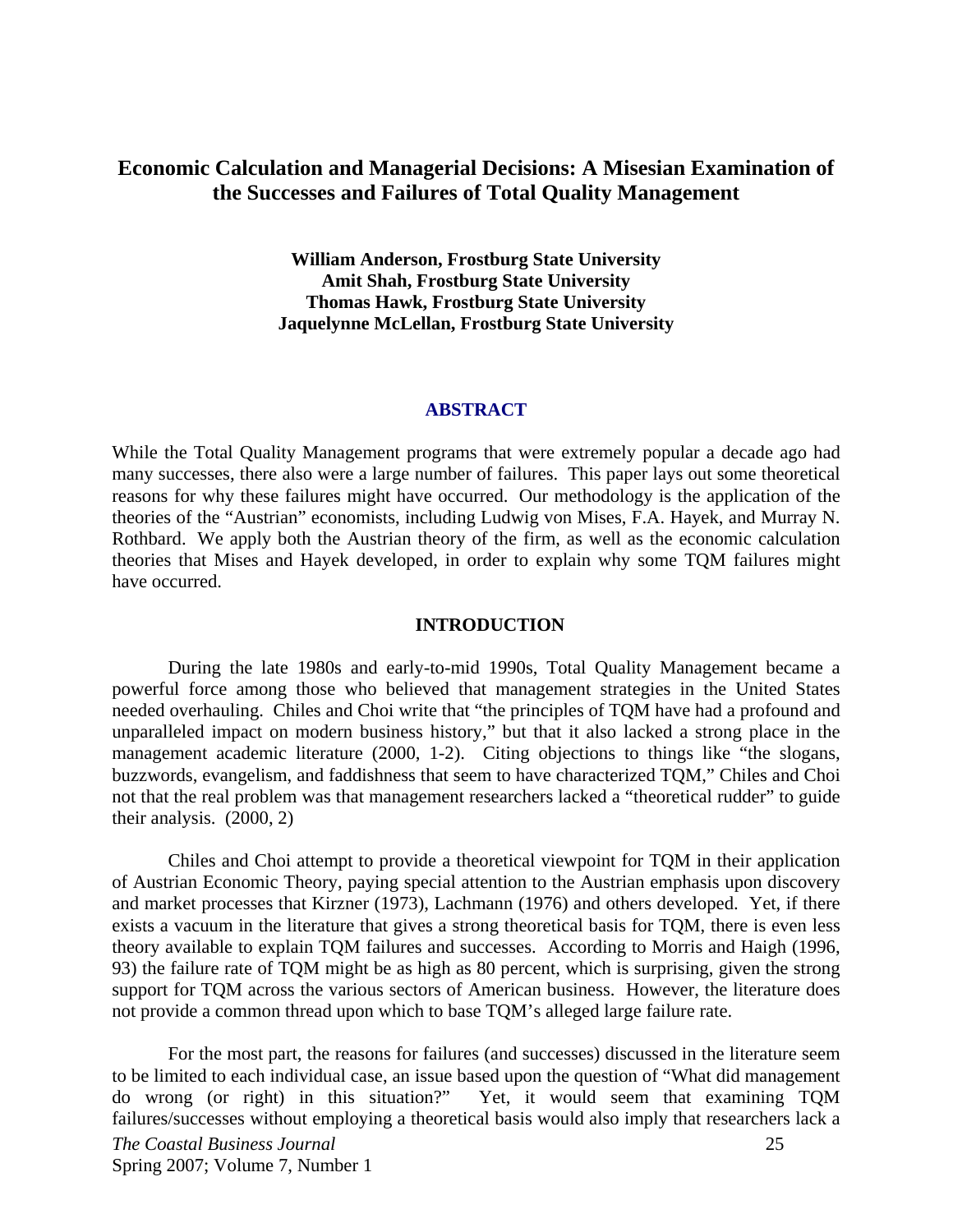strong "rudder" to guide them through their analysis. Thus, using the same line of reasoning as do Chiles and Choi, we attempt to employ different (but similar) methodological tools to determining why TQM programs might fail. The first is known as Transactions Cost Analysis (TCA), it has its beginning with Ronald Coase (1937), with Williamson (1975, 1985, 1996), Hayek (1945), Klein, Crawford and Alchian (1978) and others building upon Coase's foundation.

The second theoretical approach we will take will be to employ analysis based upon Economic Calculation as articulated by Mises (1944, 1975, 1981, and 1998) and expanded by Rothbard (1993). While Mises and his students used the concept of Economic Calculation primarily as a mechanism through which one could interpret and predict the failures of the socialist economy, we believe that it also is useful in examining the *intra* workings of an organization, be it a business, non-profit entity, or government agency.

We organize our paper in the following way. First, we examine TQM and present some of the literature describing it, along with examining how the TQM paradigm fits within the Austrian Economic view of market processes, as outlined by Chiles and Choi. Second, we apply TCA and Austrian (and especially Misesian) analysis to the firm in general and specifically in interpreting the success and failure of attempts to implement TQM programs in various organizations. Third, we conclude that the Austrian analysis gives a strong theoretical basis to why TQM programs might fail – or be successful.

## **TOTAL QUALITY MANAGEMENT AND THE AUSTRIAN ECONOMICS PARADIGM**

According to Deming (1986) any organization can implement a TQM program through a 14 step method. The steps are:

1. Create constancy of purpose for improvement of product and service. Constancy of purpose requires innovation, investment in research and education, continuous improvement of product and service, maintenance of equipment, furniture and fixtures, and new aids to production.

2. Adopt the new philosophy. Management must undergo a transformation and begin to believe in quality products and services. 3. Cease dependence on mass inspection. Inspect products and services only enough to be able to identify ways to improve the process.

4. End the practice of awarding business on price tag alone. The lowest priced goods are not always the highest quality; choose a supplier based on its record of improvement and then make a long-term commitment to it.

5. Improve constantly and forever the system of product and service. Improvement is not a one-time effort; management is responsible for leading the organization into the practice of continual improvement in quality and productivity.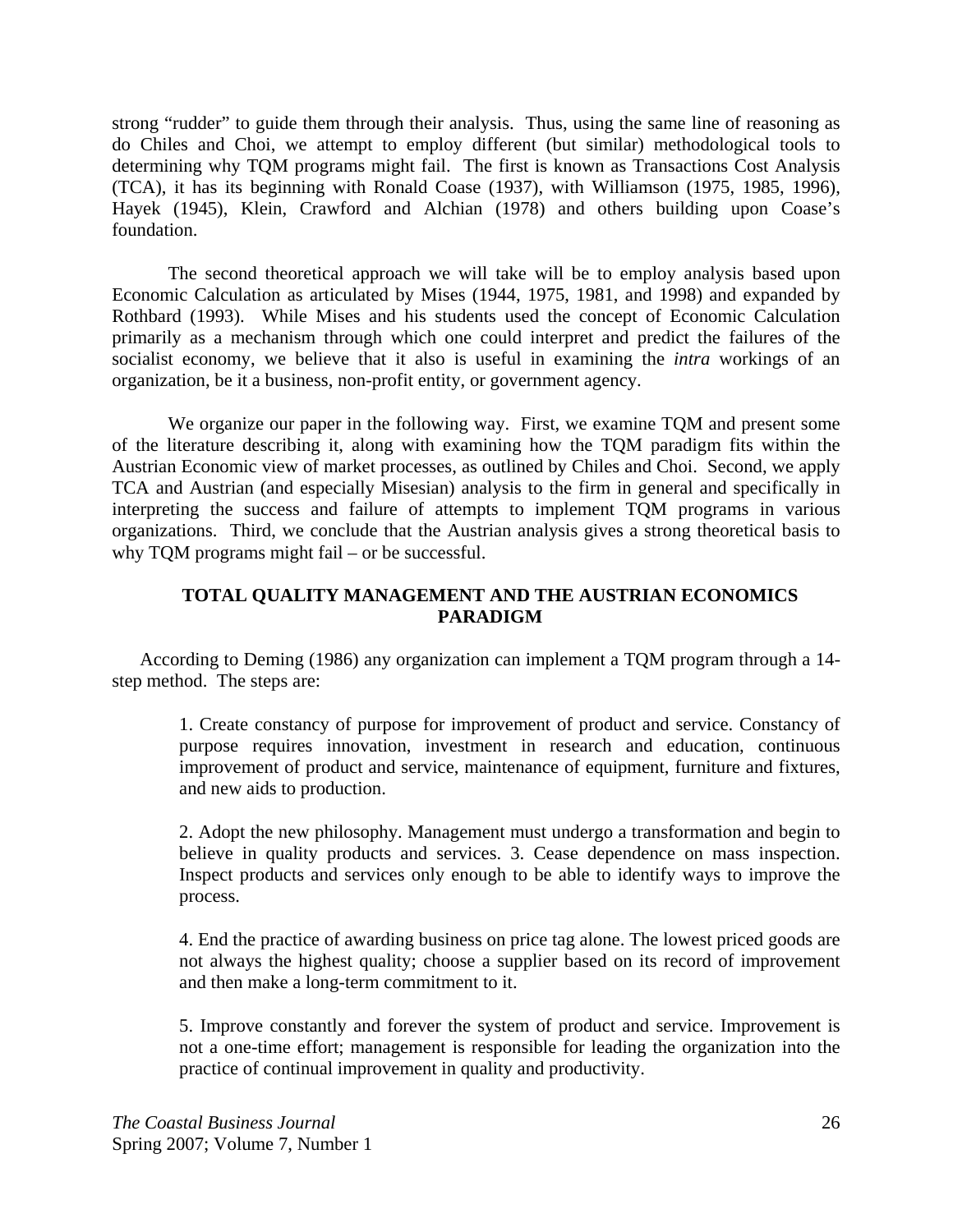6. Institute training and retraining. Workers need to know how to do their jobs correctly even if they need to learn new skills.

7. Institute leadership. Leadership is the job of management. Managers have the responsibility to discover the barriers that prevent staff from taking pride in what they do. The staff will know what those barriers are.

8. Drive out fear. People often fear reprisal if they "make waves" at work. Managers need to create an environment where workers can express concerns with confidence.

9. Break down barriers between staff areas. Managers should promote teamwork by helping staff in different areas/departments work together. Fostering interrelationships among departments encourages higher quality decision-making.

10. Eliminate slogans, exhortations, and targets for the workforce. Using slogans alone, without an investigation into the processes of the workplace, can be offensive to workers because they imply that a better job could be done. Managers need to learn real ways of motivating people in their organizations.

11. Eliminate numerical quotas. Quotas impede quality more than any other working condition; they leave no room for improvement. Workers need the flexibility to give customers the level of service they need.

12. Remove barriers to pride of workmanship. Give workers respect and feedback about how they are doing their jobs.

13. Institute a vigorous program of education and retraining. With continuous improvement, job descriptions will change. As a result, employees need to be educated and retrained so they will be successful at new job responsibilities.

14. Take action to accomplish the transformation. Management must work as a team to carry out the previous 13 steps.

 At one level, these points seem to be a common sense approach to production; the workplace should be one in which goods and services of high quality are created, as opposed to it being a haven for strife and substandard production methods and generally a negative work atmosphere. In fact, most managers would agree on most if not all of the points, even if their particular workplaces do not meet the TQM criteria.

 The obvious issue, then, is how a particular firm or organization can create that ideal TQM setting, and that includes being able to analyze the workings of an organization through a consistent point of view. To put it another way, the workplace would have to be organized – or reorganized – in order to accommodate the installation of the "Fourteen Points." Thus, the simple question would be: "How do we do that?" Furthermore, in order to implement a successful TQM program within an organization, one would have to understand the nature of the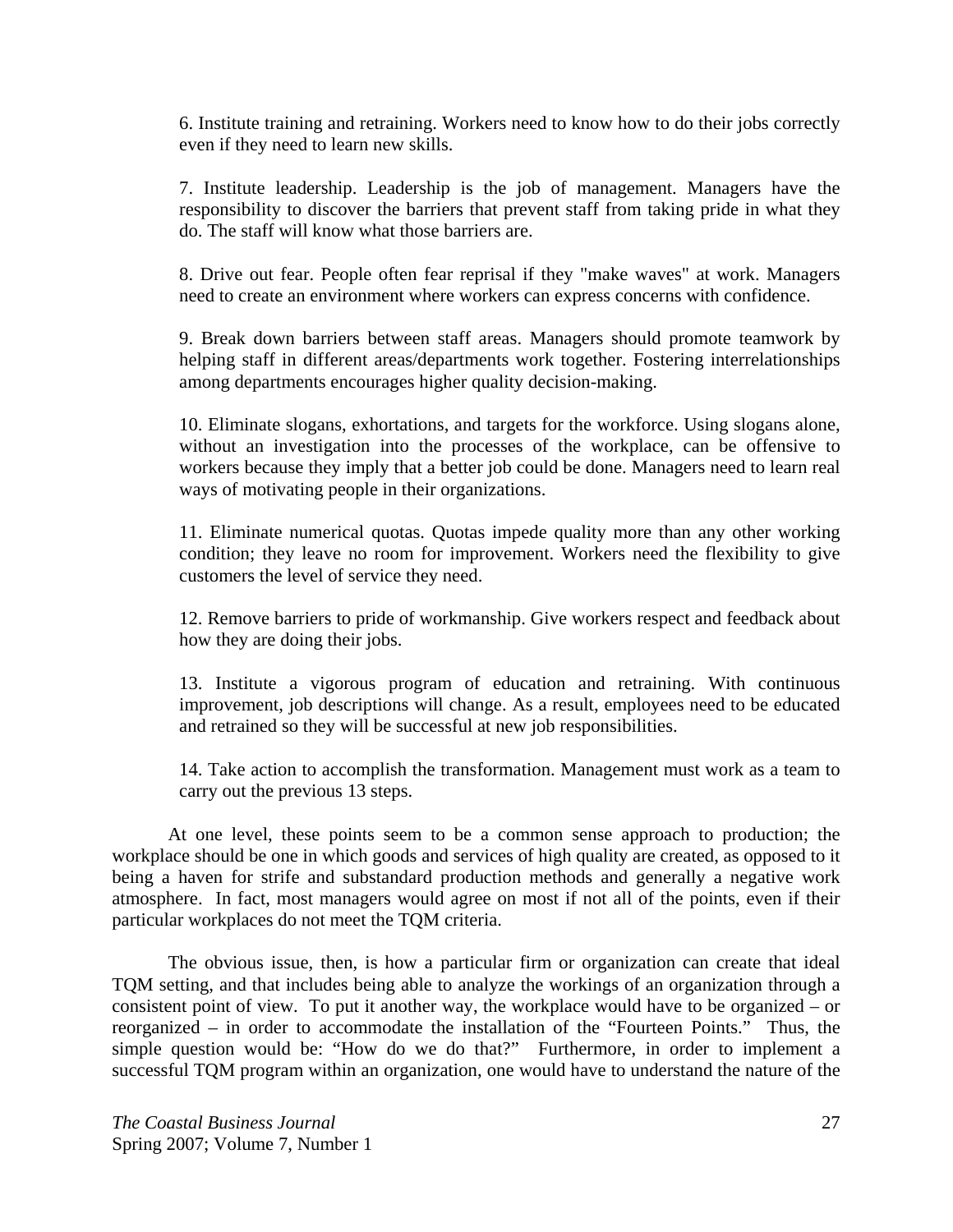particular set of constraints that the managers and employees face that would keep the TQM goals from being realized.

 Wruck and Jensen (1998) write that TQM works by increasing the productivity both of labor and of capital. They say that TQM is characterized by the following three features:

(1) it is science-based in the sense that individuals at all levels of the organization are trained to use scientific method in everyday decision-making; (2) it is non-hierarchical insofar as it provides a process for decentralizing decision-making in ways that do not correspond to the traditional corporate hierarchy;

(3) it is non-market-oriented in that it does not use prices or formal exchange mechanisms, such as transfer pricing systems, to motivate cooperation or the transfer of decision rights.

 Chiles and Choi believe that the best way to interpret the workplace reorganization that comes through TQM is through what they call "Market Process Economics" as articulated by the Austrian School. One of the attitudes that TQM programs have tried to change is how people within organizations interact with each other. Employees are urged to think of each other as customers, not co-workers. People in the office setting are encouraged to see the workplace as a market that functions just as a retail market might operate. In other words, the workplace is viewed as a quasi-market, albeit one that works *without real prices* governing the exchanges between individuals within that singular working environment. In contrast to Wruck and Jensen's claim, TQM is market-oriented in one sense, but leaves out the necessary elements of market exchange, namely prices and private property.

Take a simple example in which a manager asks her assistant to compose a letter to a customer outside the firm. While one assumes that the assistant is being paid a salary or wage by the firm, payment is not offered for that specific task at that time. Instead, payment is made commensurate with the general amounts of work done by the assistant. Likewise, when the assistant goes to the supply room to obtain paper, pens, or other implements needed for the job, she generally does not pay directly for those goods.

On the larger scale, we see firms like General Motors which own not only the factories where automobiles (final products) are assembled, but also own the workplaces that produce the component parts that go into the assembly of that good that is sold to the general public. General Motors does not go through the process of purchasing those parts in the same way that it would purchase items from another independent company, instead using what is called *transfer pricing*, which is an attempt to impose a semi-market order within the firm, but with administered prices.

 Milgrom and Roberts (1992) write that firms engage in transfer pricing precisely to recreate, albeit rather imperfect, market conditions within the firm. Yet, as Chiles and Choi point out, the implementation of TQM within an organization is far more encompassing that an attempt to create a shadow price system. Instead, they build on the works of Austrians, including Kirzner (1973), Lachmann (1976, 1986), Hayek (1945), Boettke and Prychitko (1998), and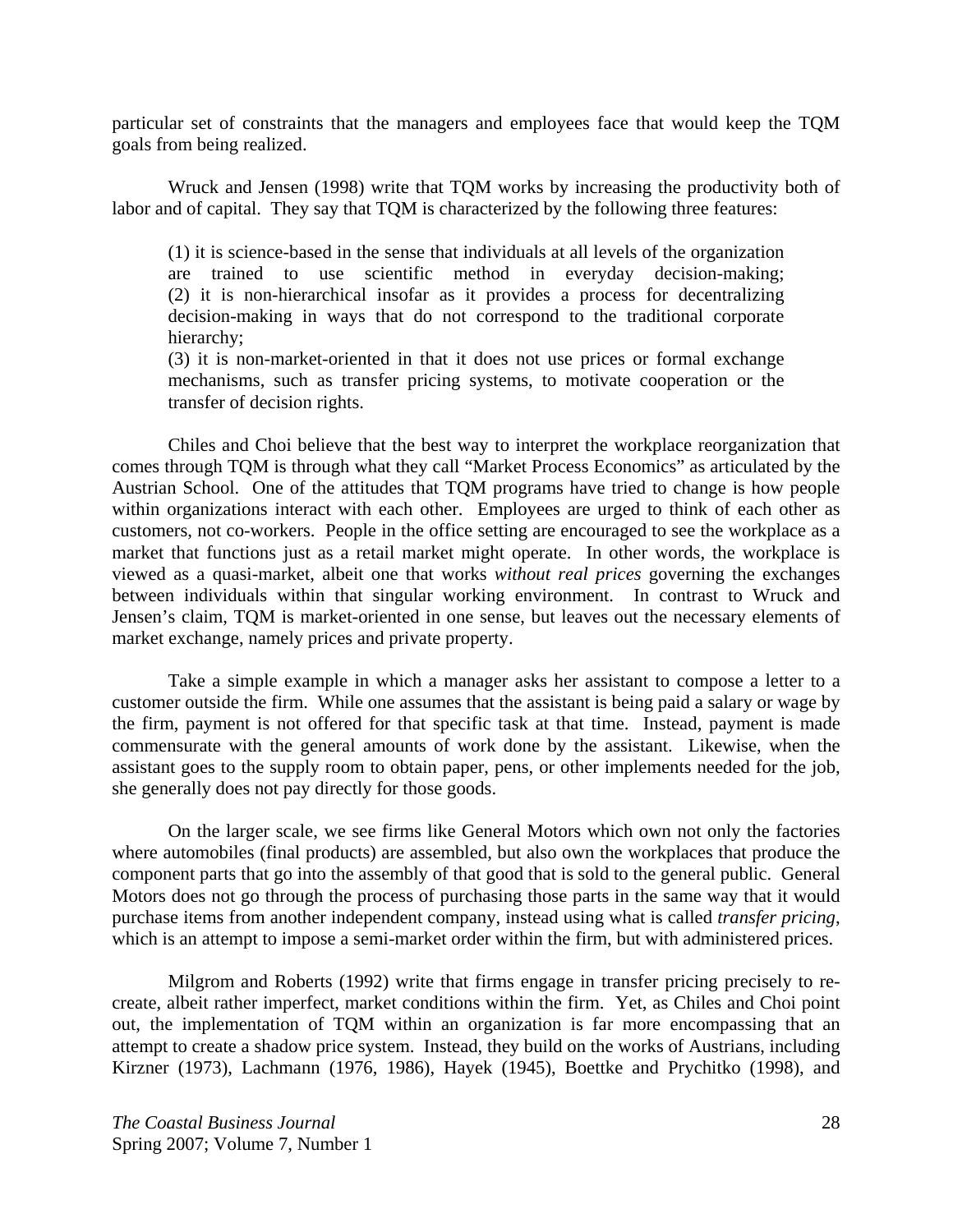Mises (1998) to demonstrate how the ideas behind TQM are compatible with the Austrian view of markets operating as a process.

 In explaining the market process view that is at the core of Austrian analysis, it first must be explained that it stands in contrast to the Neo-Marshallian view of markets being entities in various states of equilibrium. Writes Kirzner:

A characteristic feature of the Austrian approach to economic theory is its emphasis on the market at a *process*, rather than as a configuration of prices, qualities, and quantities that are consistent with each other in that they produce a market *equilibrium* situation….It is interesting to note that economists of sharply differing persuasions within the Austrian tradition all display a characteristic disenchantment with the orthodox emphasis on both equilibrium and perfect competition. (Emphasis author's) (1976, 115)

 To emphasize their point, Chiles and Choi compare the TQM points to the Austrian market process paradigm to demonstrate their similarities. Table 1 reproduces their comparison.

| <b>TQM</b>                                              | <b>AUSTRIAN ECONOMICS</b>                                                                                                                                                                                       |
|---------------------------------------------------------|-----------------------------------------------------------------------------------------------------------------------------------------------------------------------------------------------------------------|
| <b>Systems Orientation</b>                              |                                                                                                                                                                                                                 |
| Organizations as total Systems                          | Society, Markets, organizational systems, firms, individuals                                                                                                                                                    |
| Subsystem Co-ordination via<br><b>Top Management</b>    | Plans, imagined futures, design of institutional remedies, co-ordination of<br>dispersed knowledge                                                                                                              |
| Subsystem Co-ordination via<br><b>Incentive Systems</b> | Ownership of property rights, economic calculation, profit or opportunities for<br>gain provide entrepreneurial incentives, co-ordination of dispersed knowledge                                                |
| Subsystem Co-ordination via<br>Teams                    | Nested institution within the firm, rule following, co-ordination of dispersed<br>knowledge                                                                                                                     |
| <b>Customer Orientation</b>                             |                                                                                                                                                                                                                 |
| <b>Customer Focus</b>                                   | Customer as final arbiter in the market process, entrepreneurship directed toward<br>satisfying existing and creating entirely new customer wants and needs, customer<br>wants and needs as selection mechanism |
| <b>Customer Perceptions</b>                             | Subjectivism, perceptions of customer as a key strategic resource                                                                                                                                               |
| Learning Orientation                                    |                                                                                                                                                                                                                 |
| Continuous Improvement                                  | Continuous innovation, improvement, learning, plan revision, means-end<br>framework revision; market as an evolutionary process of trial-and-error learning                                                     |
| Benchmarking                                            | Entrepreneurial discovery, imitation by less alert entrepreneurs, profit decay                                                                                                                                  |

## **TABLE 1 Comparison of TQM and Austrian Market Processes**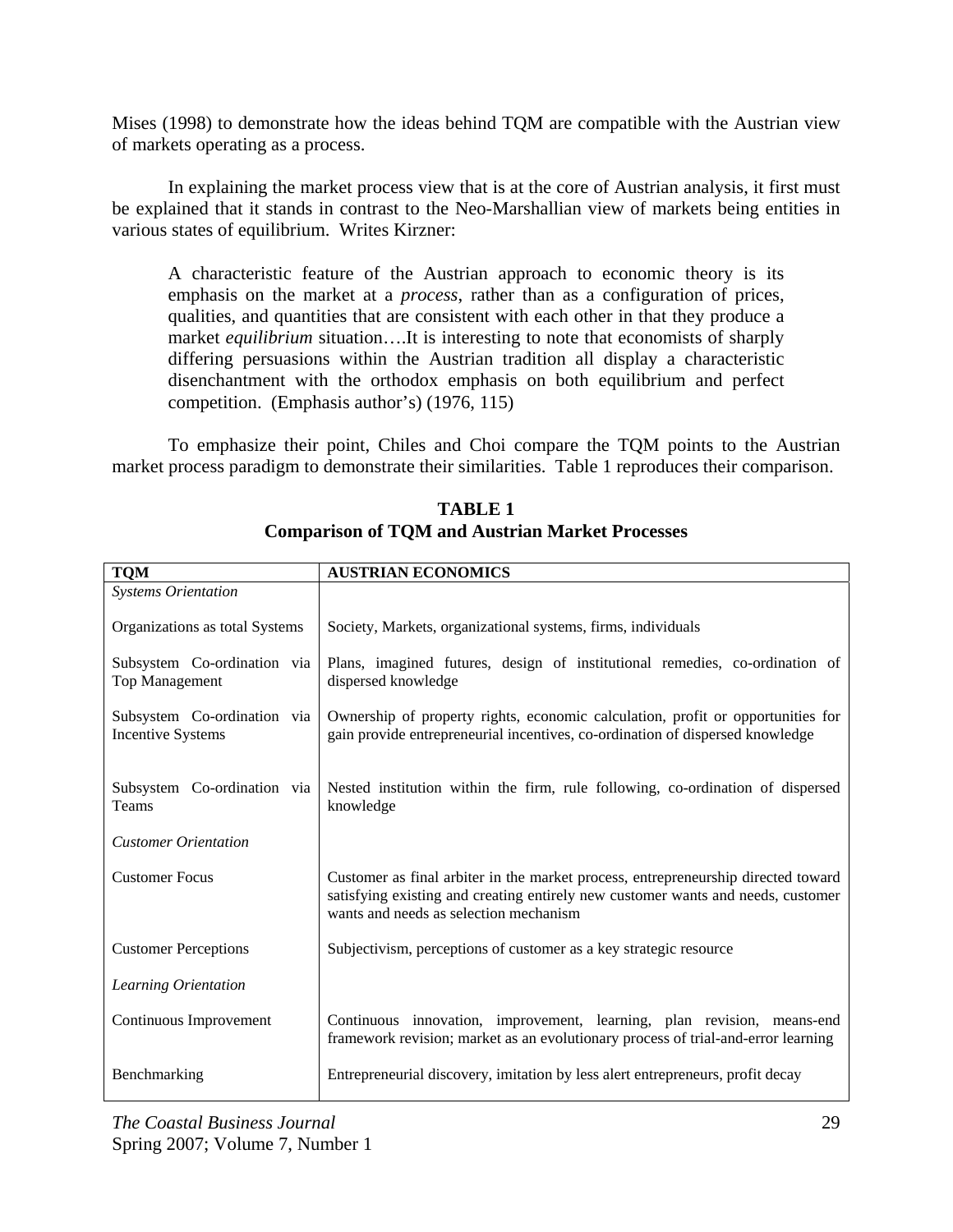| Data-Driven Analysis<br>Change Orientation | Qualitative methods to address tacit, unobservable factors that tend to defy<br>quantification, measurement, and articulation                |
|--------------------------------------------|----------------------------------------------------------------------------------------------------------------------------------------------|
| Control                                    | Rule following and other institutions provide stability                                                                                      |
| Change                                     | Dynamic, disequilibrium process of change; changes occur endogenously through<br>invention, alertness, and imagination; emergence of novelty |
| <b>Empowered Employees</b>                 | Entrepreneurs, human action, methodological individualism,<br>subjectivism.<br>dispersed knowledge                                           |
| <b>Organization Survival</b>               | Selection process                                                                                                                            |

 Chiles and Choi say that the very set of processes that occurs in the give-and-take of an economic market is similar to the setting under which the TQM process can flourish. Take TQM's "customer focus," for example. Austrians, beginning with Menger (1950), begin their analysis with demand for the "final" or consumer good. (Austrians also refer to consumer goods as "lower-order" goods, and the factors of production, including capital, labor, and raw materials as "higher-order" goods.) In Austrian theory, the value of the higher-order goods depends upon the value that consumers place upon goods of lower order. Given that set of facts, employees must serve their consumers in a satisfactory manner, or the "boss" may well "fire" them by choosing other goods or another seller/producer. This is what Mises (1998, 270) calls "consumer sovereignty."

 The TQM paradigm takes this one step further by insisting that employees absorb customer orientation in their workplaces by referring to each other as "customers." The idea behind it is taken from the "customer orientation" portion of Table 1, and it also is reflected in Step 12 of Deming's "Fourteen Points." However, the real issue remains as to whether or not a co-worker really can be regarded as a "customer" in the same manner as one considers a specific buyer of one's product – with the employees acting in accordance with that worker classification – or if the practice is little more than an exercise in semantics that is geared to create an artificial atmosphere in order to emulate a market.

## **TRANSACTIONS COST ANALYSIS, THE FIRM, AND TQM**

 The situation we are describing also is connected to the larger debate economists have carried on regarding the firm itself. Economists and others who have long been dissatisfied with the standard "Black Box" theory of the firm (Klein, 1998) that dominates mainstream neoclassical economics and have turned to other analytical devices than the standard paradigm in which "the firm" seemingly automatically absorbs inputs and cranks out the outputs. Beginning with Ronald Coase (1937), a transactions cost approach has taken shape, as Williamson (1975, 1985, 1996), Klein, Crawford and Alchian (1978), and many others have examined the firm not as a monolithic entity, but rather as an organization comprised of people who are not omniscient in their decision-making abilities and face real cost and information constraints as they attempt to gain the information that is necessary to make effective decisions. It is a viewpoint that says one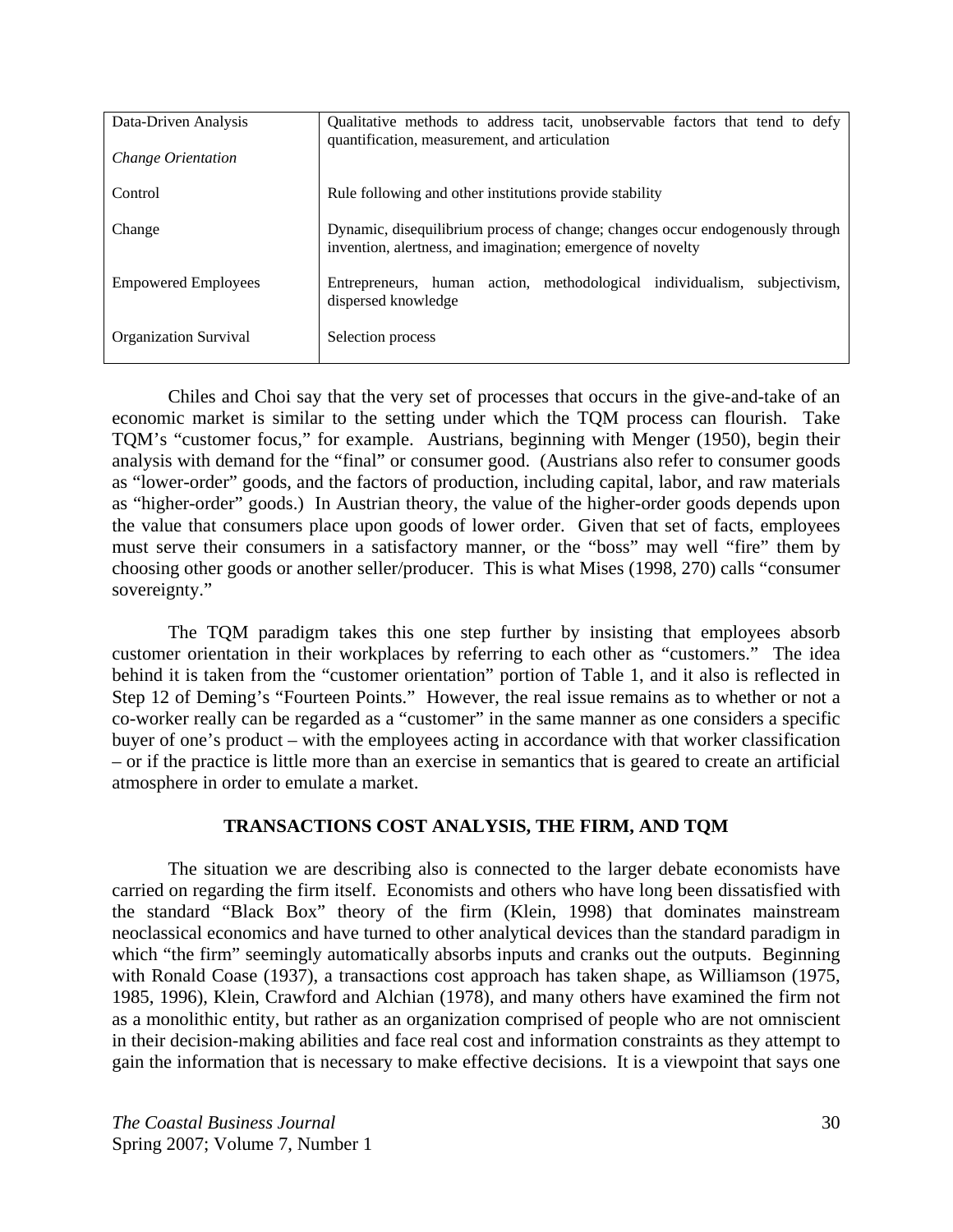cannot understand the *inter-firm* connections without better understanding the *intra-firm* relationships.

In the past two decades, the transactions cost literature of the firm has grown. Moreover, economists, beginning with Sowell (1980) have been re-applying Hayek's paper (1945) on knowledge and the price system in a way that fits their own analysis of the dynamics of decisions within the firm. Jensen and Meckling (1992) expand the Hayek theme in examining the differences between specific and general knowledge, and how organizational structures will operate given the constraints of such knowledge. They write:

Capitalist economic systems solve the rights assignment and control problems by granting *alienability* of decision rights to decision agents. A right is alienable if its owner has the right to sell a right and capture the proceeds offered in the exchange. Indeed, we define ownership to mean possession of a decision right along with the right to alienate that right, and we believe that when people use the word ownership that is what is meant. This combination of a decision right with the right to alienate that right is also what is generally meant by the term property right so frequently used in economics (see, for example, Alchian and Allen 1983, p. 91; Coase 1960). In contrast to markets, organizations generally do not delegate both decision rights and the alienability of those rights to the agent. A machine operator might be delegated the rights to operate and maintain a machine, but not the rights to sell it and pocket the proceeds. In the absence of alienability, organizations must solve both the rights assignment and control problems by alternative systems and procedures. (252)

The problem that attends dissemination of information is stated as follows:

We define *specific knowledge* as knowledge that is costly to transfer among agents and *general knowledge* as knowledge that is inexpensive to transmit. Because it is costly to transfer, getting specific knowledge used in decisionmaking requires decentralizing many decision rights in both the economy and in firms. Such delegation, in turn, creates two problems: the rights assignment problem (determining who should exercise a decision right), and the control or agency problem (how to ensure that self-interested decision agents exercise their rights in a way that contributes to the organizational objective). (251-252)

For the most part, the transactions cost approach has given academic researchers a powerful set of tools to examine the behavior of individuals acting within an organizational structure, and that the structure of personal incentives will be an important ingredient in the decision making calculus in which individuals within organizations will engage. Perhaps it is best explained by Heyne (2000, 4), who writes that economic thinking:

…can best be summarized as a set of concepts designed to bring out the implications of one fundamental presupposition: *All social phenomena emerge from the actions and interactions of individuals who are choosing in response to expected benefits and costs to themselves.* (Emphasis author's)

*The Coastal Business Journal* 31 Spring 2007; Volume 7, Number 1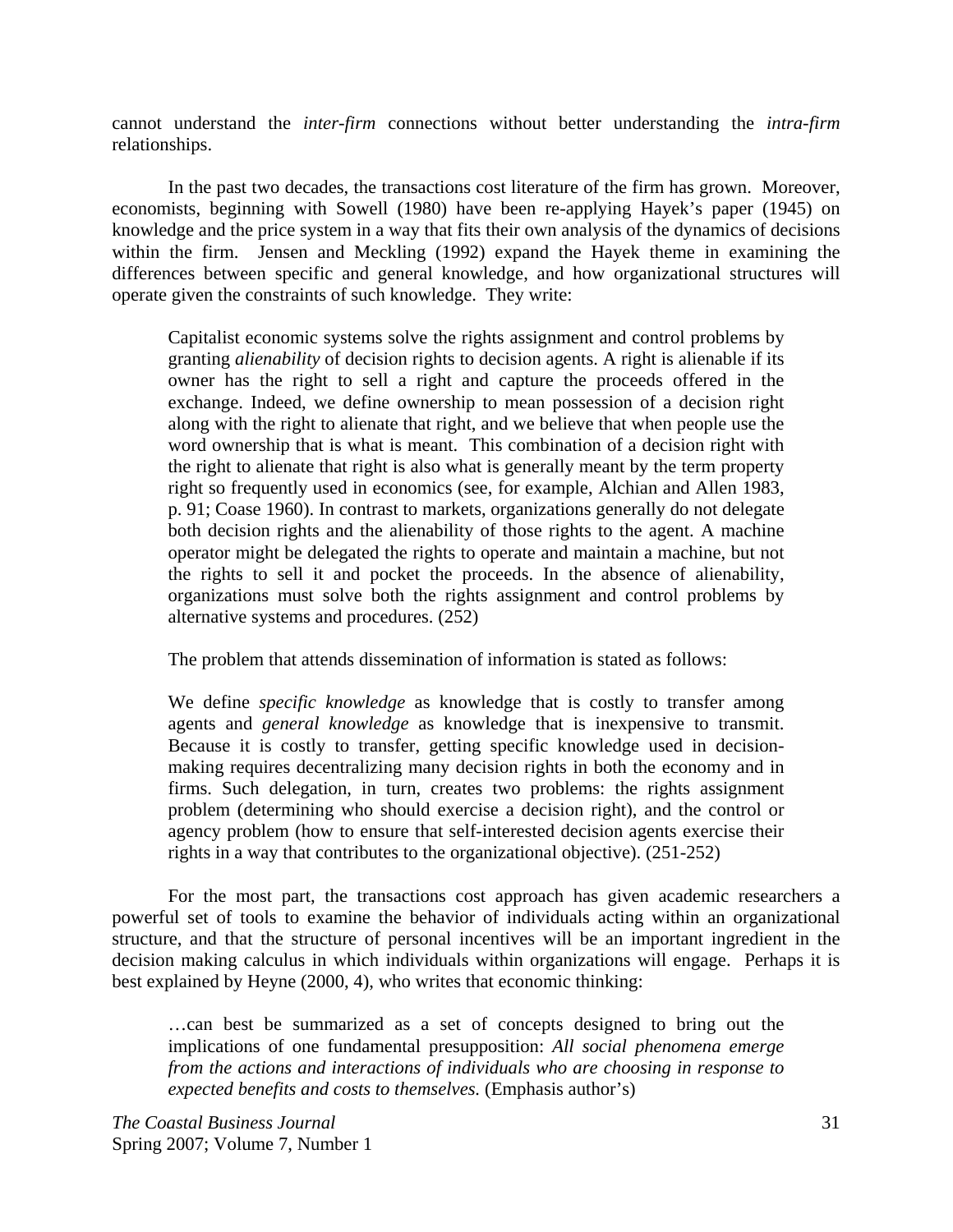In applying the paradigm of TCA to TQM, the obvious issue would be how the various players in the organization can diminish the real barriers that frustrate the dissemination of vital information that would be advantageous to a particular firm or working organization. As Jensen and Meckling point out (employing Hayek's view), good decision making will be dependent upon the accuracy and timeliness of the information, which is going to be scattered and decentralized. Thus, the key to decision-making success is finding ways to allow the people who hold the "right" information to have a place in the decision chain, or what TQM advocates would call "worker empowerment."

Ludwig von Mises developed another approach that has some similarities to transactions cost analysis in the first half of the  $20<sup>th</sup>$  Century, a methodology that examines what he called "economic calculation." Mises was well-known for his publicized running debate with Oskar Lange of Poland over the viability of socialism (Ekelund and Hebert, 1990). (Mises argued that necessary economic calculation was not possible under a pure socialist system, while Lange said that socialist planners simply could match the price system found in a capitalist economy in order to distribute goods.)

For the most part, application of Mises' analysis has been relegated to discussions of the viability of capitalism versus socialism. Rothbard (1993) applied Mises' theorem to the hypothetical question of whether or not all businesses could merge into a single large firm (Rothbard contended that the limitations of economic calculation would make it impossible), but little else has been done with the analysis since then. Heilbroner (1989, 98; 1990, 92) discussed Mises in his *New Yorker* articles on the collapse of the former U.S.S.R., applying Mises' theme of economic calculation, but the application was macro, not micro, dealing with issues of political economy.

We believe, however, that Mises' analysis of economic calculation has a much wider application than has been given in the economics and business literature, and we look to apply it in this paper as a mechanism that gives us further insight into organizational strategy and decision making. First, it employs some of the tenets of transactions cost analysis, including the issue of knowledge/information gained through market prices (as explained by Hayek); second, it completes what TCA begins by offering insights into the decision making processes not just of managers who work with for-profit firms, but also those in the non-profit and government sectors.

#### **MISES, ECONOMIC CALCULATION, AND THE APPLICATION OF TQM**

 In his "Economic Calculation in the Socialist Commonwealth" (1975), Mises writes that a pure socialist system would not be able to function because it lacked the necessary components of what he called "economic calculation." He writes in *Bureaucracy* (1944):

The problem to be solved in the conduct of economic affairs is this: There are countless kinds of material factors of production, and within each class they differ from one another both with regard to their physical properties and to the places at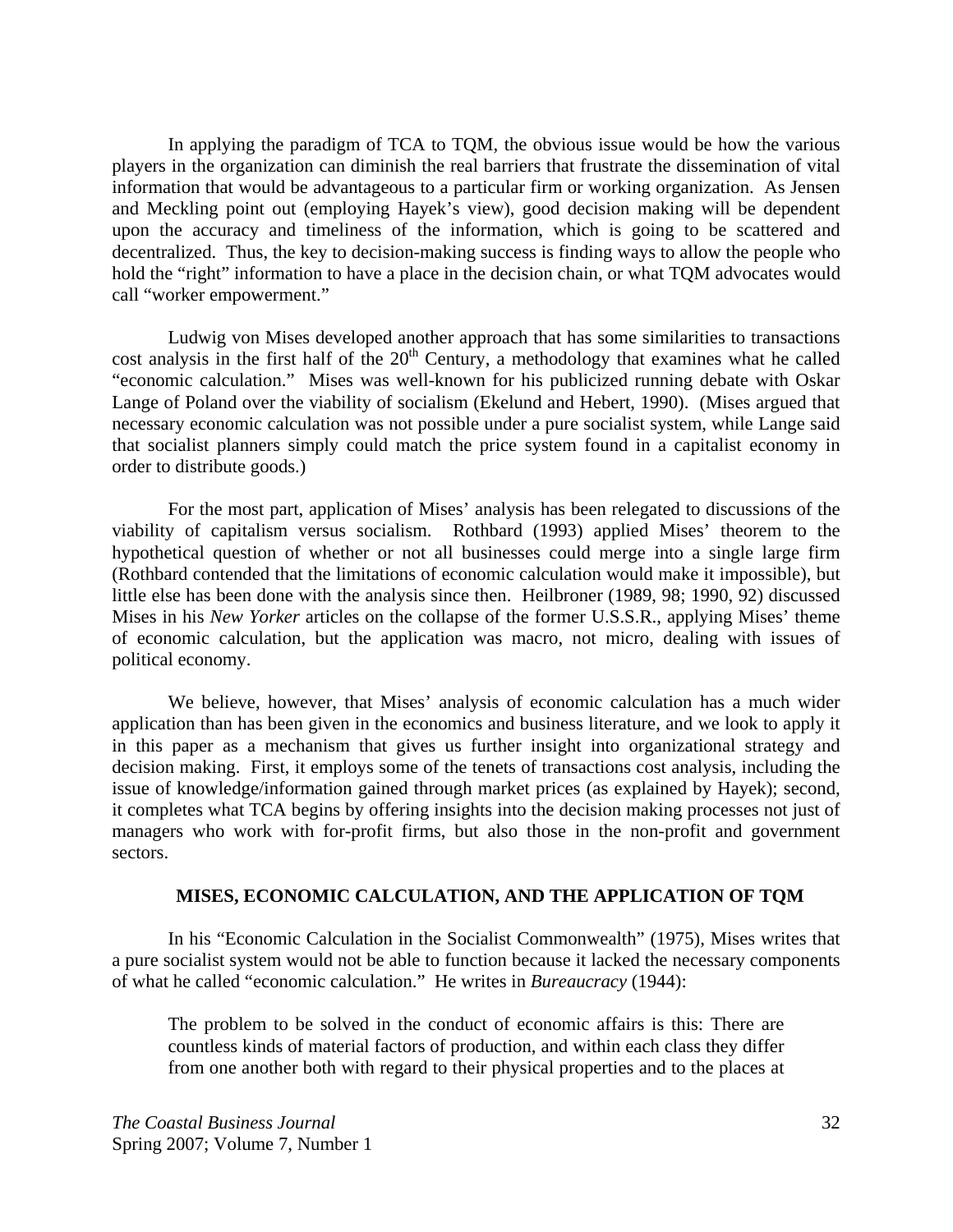which they are available…Which of these potential procedures and plans are the most advantageous? (p. 22)

 The key to economic calculation, writes Mises, is found both through a profit-and-loss system and market prices (which he says can only exist in the presence of private property). He writes:

The guide of economic planning is the market price. The market prices alone can answer the question whether the execution of a project P will yield more than it costs, that is, whether it will be more useful than the execution of other conceivable plans which cannot be realized because the factors of production required are used for the performance of Project P. (p. 23)

 In Mises' view, profits and losses would provide the guidelines as to the success or failure of individuals within organizations to be able to engage in proper economic calculation. Any attempt to operate without the guiding posts of profits and losses would, in effect, be like trying to pilot a ship without a rudder. However, he always applied his points to the larger issue of socialism versus capitalism. To put it another way, his arguments were made to discourage political leaders in capitalist nations to implement a socialist order.

Thus, Mises was arguing from a *macro* point of view. His analysis of economic calculation, however, never has been applied to managerial decision making on a *micro* scale, yet we believe, as stated earlier, that his examination has much wider application than even he might have envisioned. We maintain that Mises' application of economic calculation not only compliments the more established transactions cost literature, but also helps to fill in some of the gaps that (inevitably) any set of theories is going to possess.

 The normal mechanism by which one evaluates management decisions, according to Milgrom and Roberts (1992) is "efficiency," but the obvious question is this: What are the criteria by which one establishes efficiency? The transactions cost approach *does not provide direct answers* to that question. Yes, managers have access to sets of prices, but the conditions under which those prices are generated will determine whether or not they are suitable for economic calculation. As long as prices are generated within the constraints of a market system, which means that they are "free" prices not administered by the state, and that resources are privately owned, they are reliable and the TCA mechanism can readily be applied.

 (If one is simply looking at the firm as a "black box," the condition of "efficiency" is reached when the price of whatever the firm is producing is equal to minimum long-run average cost. This condition is based upon the assumption that the firm has "minimized" costs, and is in a state of long-run equilibrium.)

 But a modern economy such as the one in the United States has a vast government sector, not to mention a large number of not-for-profit organizations. Managers in both of those sectors make decisions on a regular basis, yet while they are subject to economic constraints, other factors also play a role that are not necessarily economic in scope but do influence choices. (Certainly, one can include political constraints in that mix.)

*The Coastal Business Journal* 33 Spring 2007; Volume 7, Number 1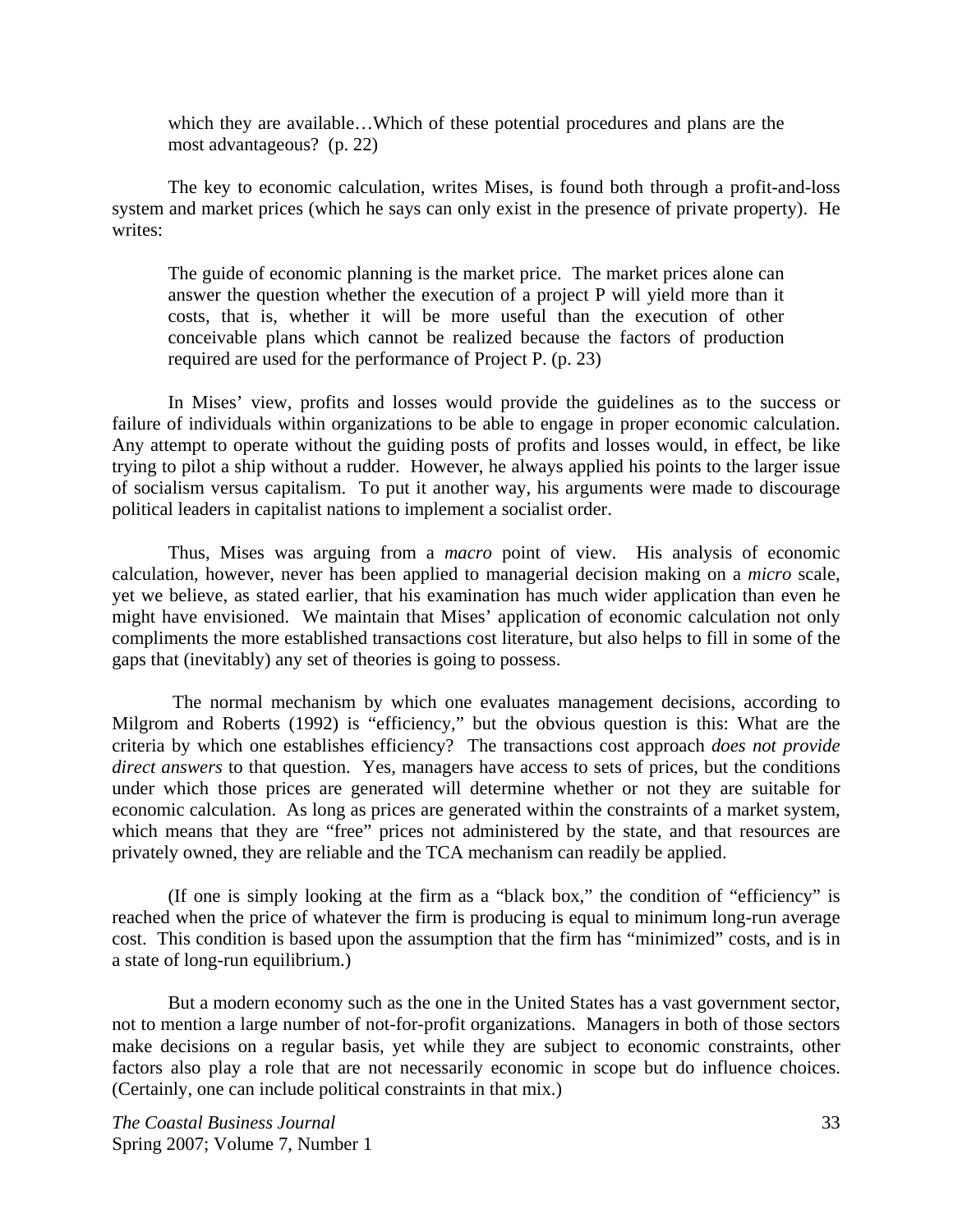If one applies a Misesian analysis to the individual decision making process in these various organizations, then one might conclude that the method might well differ according to whether or not the organization is for-profit, a private non-profit, or government entity. That being the case, it would then seem logical to assume that different decision making processes will lead to different managerial outcomes.

 As noted in the introduction, we believe that Mises' method of analysis provides an interesting window through which to view the various attempts to implement TQM programs in U.S. business firms, as well as non-profits and government agencies. One of the attitudes that TQM programs tried to change was how people within organizations interacted with each other. As pointed out earlier, employees were urged to think of each other as customers, not just coworkers.

 At the same time, the TQM approach also calls for a strong "customer focus" in which workers and managers are expected to engage in teamwork designed to maximize benefits for customers of the firm. As previously noted, the customer-based focus fits neatly within the Austrian paradigm, since valuation of the factors of production is imputed from the value that consumers place upon the lower-order goods.

 But the "customer focus" also depends upon the organization having *real customers*. General Motors produces and sells automobiles to individuals and organizations that have the right to purchase cars made by other companies. In other words, GM must satisfy the needs and wants of its customers or they will take their business elsewhere.

Contrast the experience of a firm like GM to the Internal Revenue Service.<sup>[1](#page-10-0)</sup> While IRS agents might very well go through TQM training to improve their skills, the taxpayers with whom they interact are *not* customers, and no amount of instruction can change that fact. When a taxpayer must go through an audit with an IRS agent, one of the two parties is under duress, and it is not the agent, who is working to please his or her employer, and who has the power of law to force the taxpayer to pay certain sums, under penalty of fines and imprisonment. One cannot conjure a "customer focus" paradigm from this set of facts.

 In breaking down the individual calculus, we find that both GM and the IRS will face similar as well as dissimilar agency problems. Certainly, there will be shirking from employees in both workplaces, and managers will have systems in place to monitor behavior. Employees in both operations will be tempted to take longer lunch breaks or spend work time doing personal business, but the consequences of agency problems will have decidedly different outcomes for the two entities.

 In the case of General Motors, or any other firm that must survive by satisfying customers, large-scale shirking may well mean the end of the firm, or at least a severely diminished role in the marketplace. The profitability of the firm will rise and fall in large part to

 $\overline{a}$ 

<span id="page-10-0"></span> $1$  One of the authors worked for a summer at the Tennessee Valley Authority, which was trying to implement a TQM program for its employees. During one of the TQM sessions, the workers saw a film on TQM which said that even the IRS was using TQM and that IRS agents were being taught to refer to taxpayers as "customers."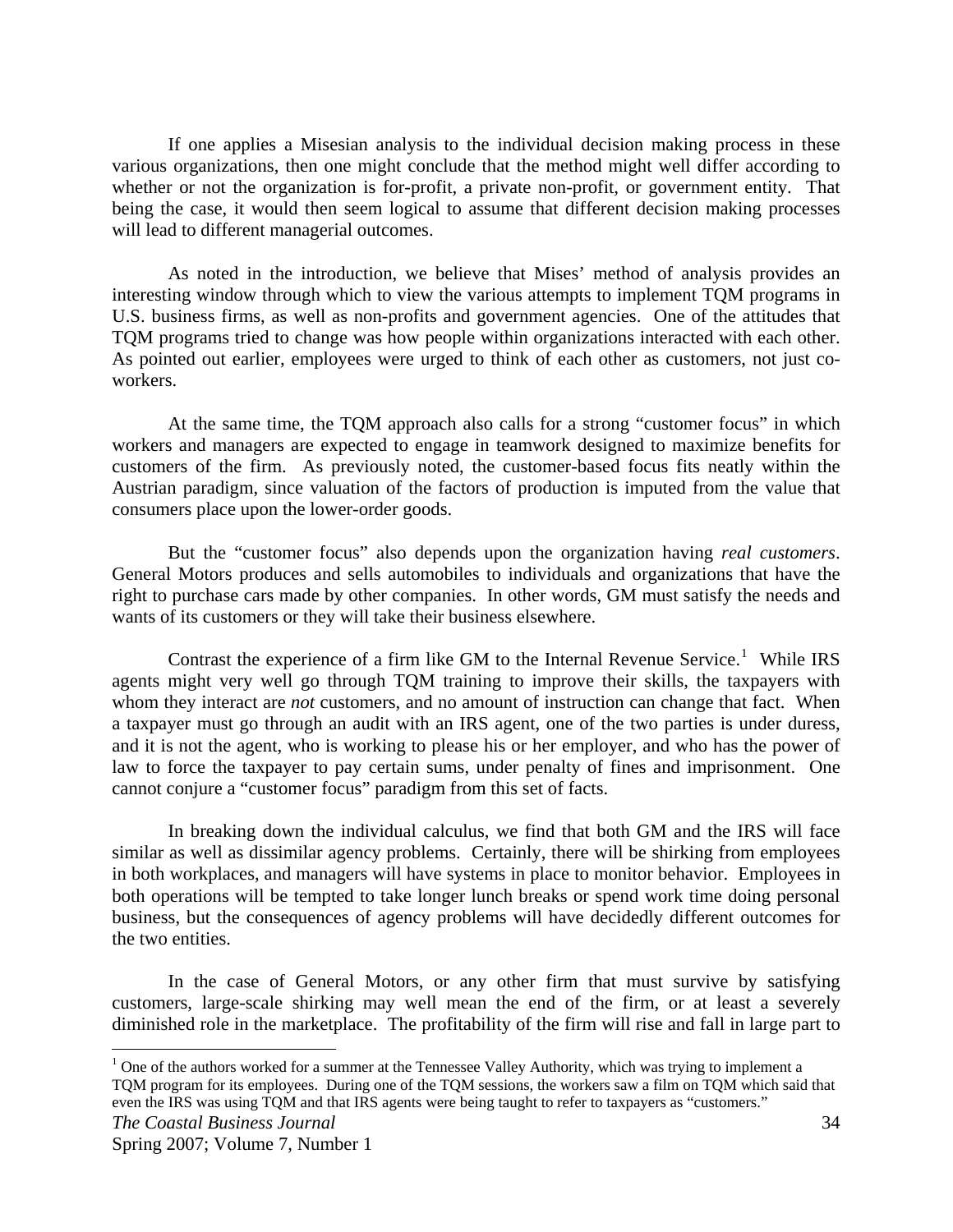the ability of the employees to engage in certain amounts of teamwork, given the large-scale cooperation that must exist between individuals employed by that firm in order for products to be produced, brought to market, and purchased by customers who generally have the option to shop elsewhere.

 Managers at the IRS will be concerned about the ability of its employees to collect taxes, but while there is at least some amount of cooperation between individuals employed by that agency, there is no concern for "profitability" because the IRS does not turn a profit, nor can any set of individuals claim ownership to the agency and its assets. Furthermore, the agency's "customers" are people who do not have the choice of "shopping" for a different tax collector, something that surely will fit into the personal economic calculus of the IRS agent and that agent's managers.

 Moreover, the performance "quality" of the GM and IRS employees is likely to be measured in very different ways. Take the assembly-line worker in one of the GM plants, for example. The "quality" of his or her work will depend upon the "quality" of the performance of co-workers, and the final measurement will be an automobile that is relatively free of defects and is purchased willingly by a satisfied customer. Thus, it becomes paramount for the managers and principals of GM to foster a climate in which the necessary teamwork not only is possible, but also a desirable condition for the employees themselves. The "quality" outcomes ultimately become measurable as reflected in the choices of consumers; indeed, quality issues here cannot be determined apart from consumer choice.

 The IRS agent, on the other hand, will be evaluated by the amount of new taxes he or she is able to collect from individuals who otherwise would rather not pay the money. Customer "satisfaction" in this case is nonsensical; the "satisfied" IRS "customer" would be someone who either owes no taxes or is owed a "refund" and would hope that the agent underestimates the taxes owed. An unsatisfied IRS "customer" is one whose tax payments are higher than expected, so the better the agent performs in the eyes of managers, the worse off the "customer" becomes. The measurement of employee "quality" comes not from consumers exercising free choice, but from the judgment of managers who has set goals for collection of tax revenues.

 If we were to presuppose that managers of both entities will attempt to implement a TQM program, the divergent roles played by the "customers" of both organizations can readily be assumed to play a major role in how the programs will be put into action. For GM and other like firms, the "successful" TQM program would have to be based upon customer awareness, while for the IRS, it would be based upon the interests of the government. Therefore, one cannot speak of a TQM program that would apply in the same way to both organizations.

## **MISESIAN ANALYSIS AND INTERNAL ECONOMIC CALCULATION WITHIN AN ORGANIZATION**

Given the various constraints and institutional arrangements by which organizations are identified, we look now at the internal economic calculation that organizations face, and how such calculation will influence the success or failure of a TQM program. As noted in the previous section, there are some aspects of shirking that will be common to any organization, but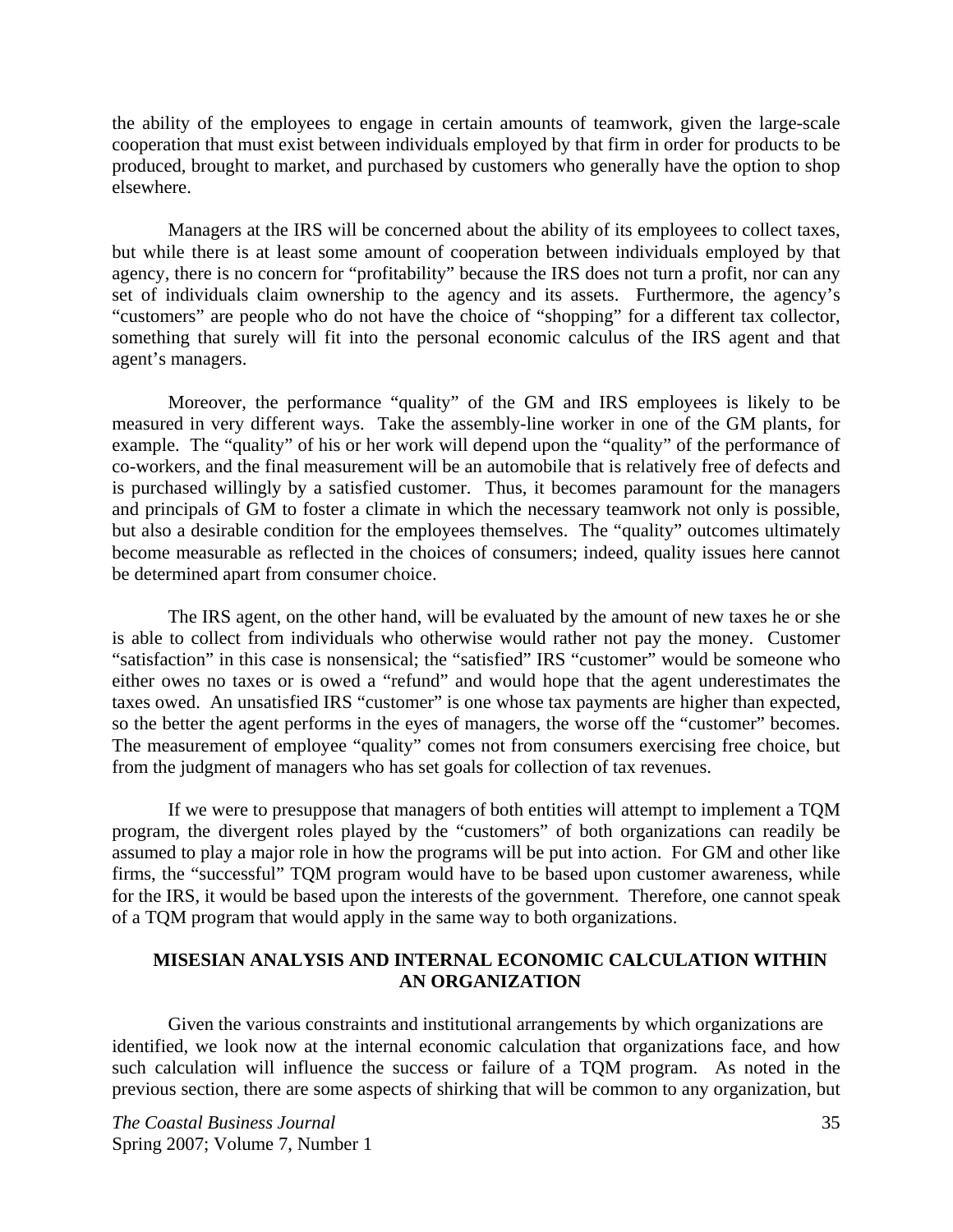there also are going to be important differences. In this section, we look at the particular economic calculus that will play a part in worker performance as it relates to the implementation of TQM.

 If we go back to Wruck and Jensen's analysis that TQM attempts to operate in a nonmarket mode, and yet simultaneously the program requires that the workplace be seen as a quasi market where co-workers call each other "customers." From a Misesian point of view, this clearly is a recipe for trouble, as one can see the difficulty in attempting to engage in economic behavior without the benefit of those tools that make exchange possible.

 Earlier in this paper, we use Wruck and Jensen's point that TQM involves the transferal of certain rights of decision making from centralized to decentralized sources. However, one must keep in mind that (1) these rights are not "owned" in the sense of their being private property, and (2) they cannot be sold. Thus, one cannot use a market mechanism to transfer these rights; instead, the program will be successful only when those who previously have made many decisions (upper and middle-management) agree to transfer some of their authority to individuals who may be "closer to the action" but in the past have not taken part in any meaningful decision making. Furthermore, the "front-line" individuals also must agree to *accept* this new decision-making authority, and there are many reasons why an employee in this position might be reluctant to agree to be in that position.

 Given the absence of prices and private property, other factors must be applied for these business transactions to take place. As Wruck and Jensen point out, the originator of TQM, W. Edwards Deming, objected to the use of monetary incentives as a way to grease these changes, preferring, instead, to encourage changes in attitude and systems of incentives that would be internalized by the individuals in that organization, an insistence that Wruck and Jensen believe is mistaken or short-sighted. They argue, instead, that "the increased decentralization associated with TQM should be associated with a strengthening of the relation between performance and rewards of all types," (247) one of those "types" being payment of monetary rewards.

 The emphasis upon intrinsic, internal rewards does pose a problem for the individuals involved in the process, that being that the lack of a mechanism of economic calculation places them in a position not unlike the economic planner in a socialist commonwealth who had to make economic decisions, yet had none of the necessary tools of calculation by which to decide. For example, assume that the management of a GM assembly plant wishes to implement TQM and transfer some authority from the managers to the front-line workers. The obvious question that both workers and managers will ask is: "How will this benefit us?" Specifically, what would be the rewards to workers and managers – and what would be some of the consequences they might face for a wrong decision?

 Entrepreneurs in the Austrian system reap the rewards for correct decisions, but also bear the costs of a wrong choice. Thus, it is unrealistic to assume that the implementation of a TQM system can effectively reward front-line workers and managers for good choices, but shield them from the bad ones. Furthermore, the imposition of a union contract for the front-line employees that protects them from the immediate consequences of poor choices would create its own set of moral hazard problems. (The long-run consequence of a series of poor choices by management

*The Coastal Business Journal* 36 Spring 2007; Volume 7, Number 1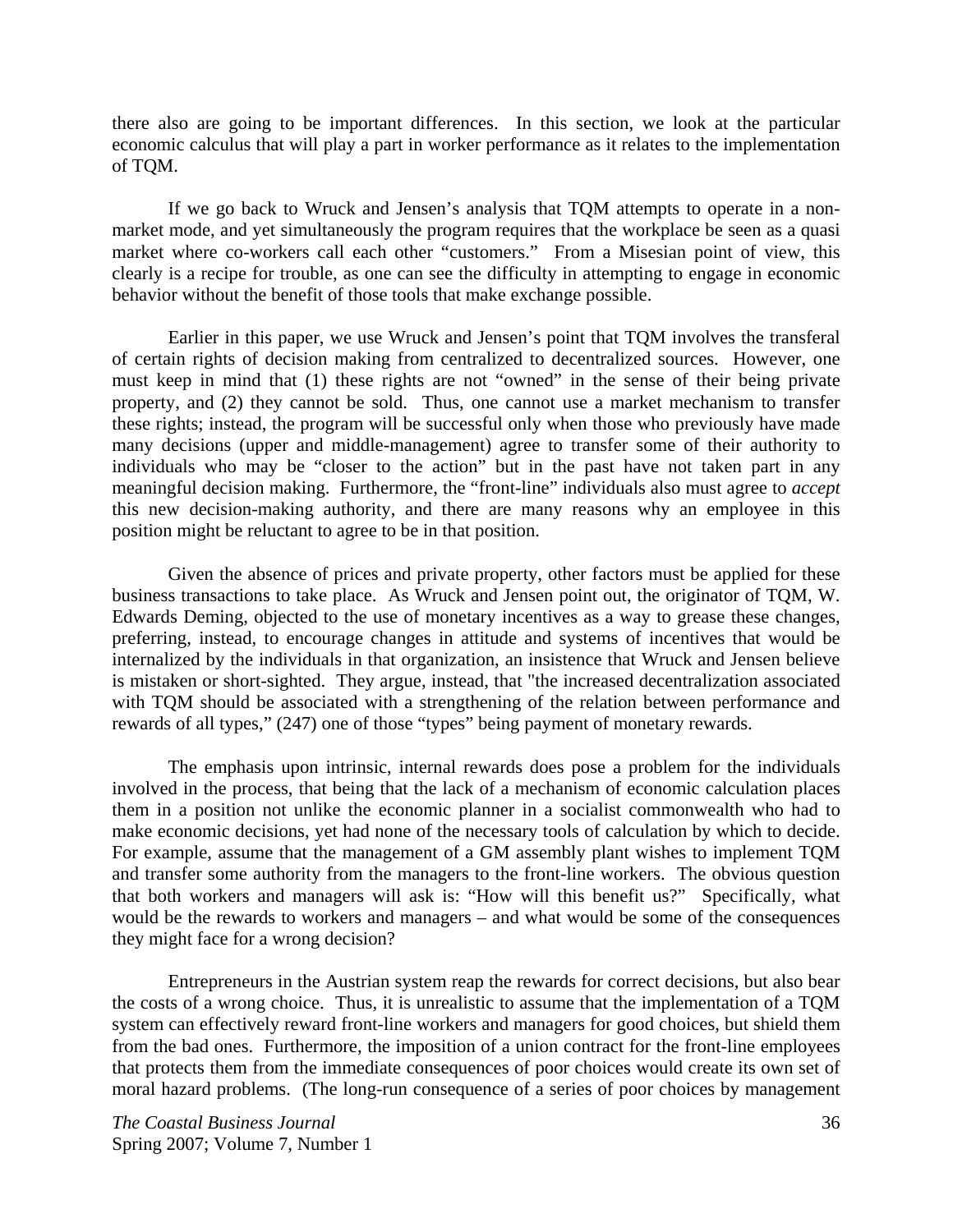and workers might be the elimination of the firm altogether. Union contracts can make shortterm guarantees for employees, but it cannot assure them that the firm will stay in business if it fails to be profitable.)

 The key to making a TQM program work within the Misesian paradigm (in the obvious absence of the ability to buy and sell authority – based upon the present value of future rewards to be attained through changes in decision making) would be the creation of a set of circumstances in which the employees are able to calculate the cost of their actions not only to themselves, but also to the firm itself. Indeed, the heart or the agent-principal problem that Jensen and Meckling describe (1976) is the presence of a set of incentives based upon the calculus by individual employees who perceive short-term benefits from acts that impose costs upon their employer. (This includes the ubiquitous long lunches, the conduct of personal business on company time, or even small-scale employee stealing or unauthorized use of company materials.)

To work around these very real constraints is not an easy task. As Heyne points out,:

…people…*will not do what is in the interest of all unless it is in the interest of each.* People's actions are guided by the costs they expect to bear and the benefits they expect to receive *as a result of those actions.* (355) (Emphasis author's)

 This is not to say that all TQM programs are doomed because of the economic calculation problem. Indeed, as Chiles and Choi point out, some firms have successfully implemented TQM and have seen good results. Yet, the very high failure rate of TQM also tells us that the real barriers to achievement exist. It would seem to us that those organizations which must survive by pleasing customers – who have the freedom and ability to shop elsewhere – would have the best opportunity to enjoy at least some success in making TQM work. That is because managers at least would have a relatively clear picture of what they need to do in order to be a viable entity in a competitive marketplace.

 Those organizations which do not have real customers present a different problem for those who would implement TQM in those workplaces. Because the circumstances of those workplaces do not easily lend themselves to economic calculation in neither an intra- *nor* an inter-firm capacity, it would be difficult to establish a TQM program that could be effective for very long.

## **CONCLUSION**

In this paper, we have attempted to employ the methodology of economic calculation as developed by Mises in order to shed some light upon the prospects of success or failure in the implementation of TQM programs. We believe that real problems of economic calculation within the firm contribute to the inability of more firms to install TQM programs that are seen to be workable – and worth the costs of implementation.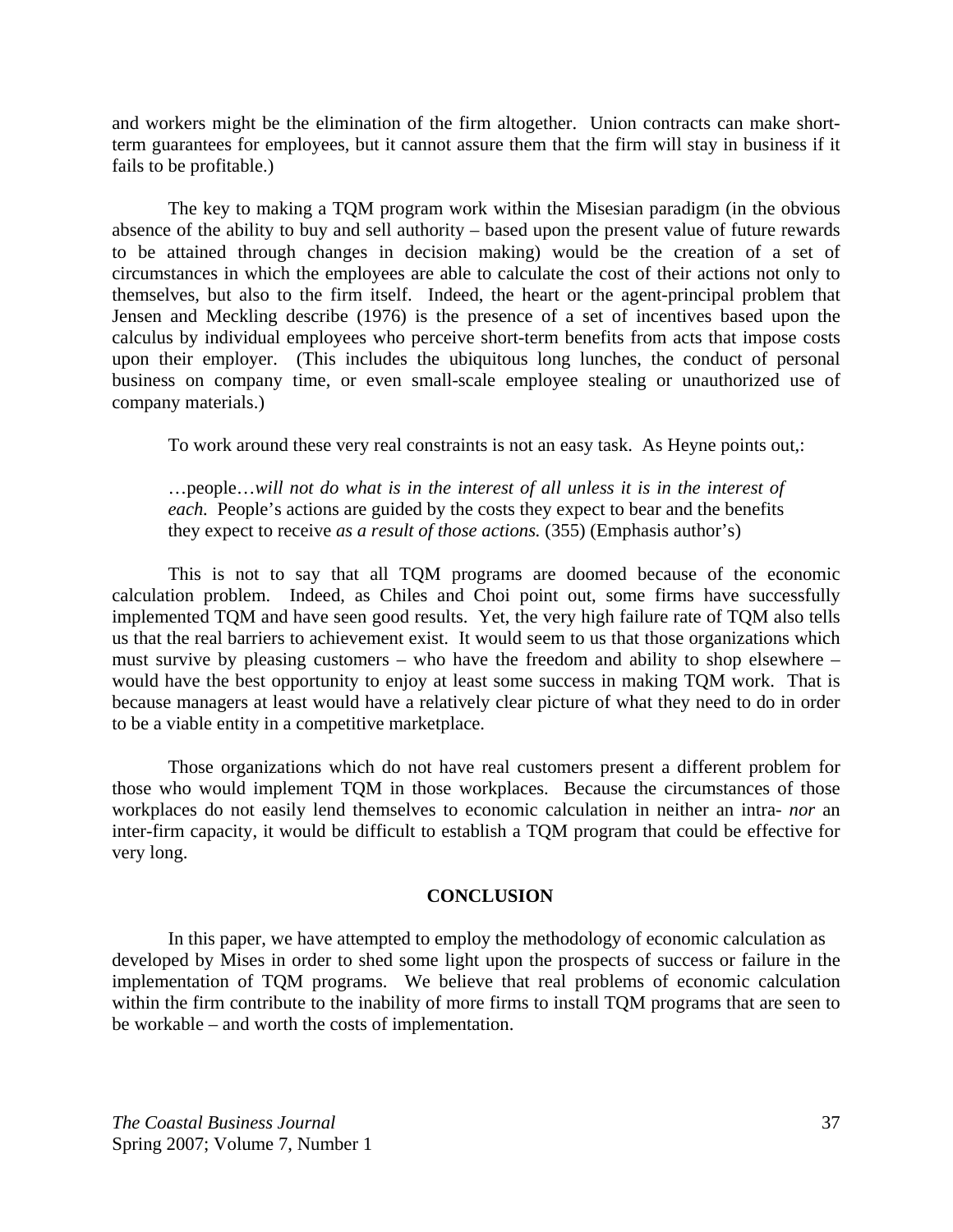This paper also briefly looks at the issue of Transactions Cost Analysis in looking at success and failure of TQM, but does not attempt to employ TCA as the main vehicle of investigation here. That, no doubt, should be the subject of future papers on this topic.

 When Mises critiqued socialist theory through the lens of economic calculation, he did so as a means of discrediting socialism as a viable social system. The fall of the Berlin Wall in 1989 and the subsequent collapse of the Soviet Union was testament to the accuracy of Mises' predictions. However, we have attempted to employ economic calculation as a means of examining some of the inner workings of the firm. Mises saw economic calculation as a tool by which to explain how a large economy works; we use it to account for the very real difficulties of bringing TQM to the workplace.

#### **REFERENCES**

- Alchian, Armen and William Allen. (1983) *Exchange and Production: Competition, Coordination and Control.* Belmont, California: Wadsworth.
- Boettke, Peter J. and David L. Prychitko. (1998) *Market Process Theories,* Cheltenham: Edward Elgar.
- Chiles, Todd H. and Thomas Y. Choi. (2000) "Theorizing TQM: An Austrian and Evolutionary Economics Interpretation," *Journal of Management Studies,* Vol. 37, No. 2
- Coase, Ronald. (1937) "The Nature of the Firm," From *The Firm, the Market, and the Law,*  Chicago: University of Chicago Press, (33-55).

Deming, W. E. (1986) *Out of the Crisis,* Cambridge, Mass.: MIT Press.

Ekelund, Robert B. and Robert F. Hebert. (1990) *A History of Economic Theory and Method,*  New York: McGraw-Hill.

- Hayek, F.A. (1945) "The Use of Knowledge in Society," *American Economic Review, XXXV,*  No. 4; September, (519-30).
- Heilbroner, Robert. (1989) "The Triumph of Capitalism," The New Yorker, January 23, 1989, (98).

\_\_\_\_\_\_\_\_\_\_\_\_\_\_\_. (1990) "Reflections After Communism," The New Yorker, Sept. 10: 91- 100.

Heyne, Paul. (2000) *The Economic Way of Thinking,* Upper Saddle River, New Jersey: Prentice-Hall.

Jensen, Michael C., and William Meckling. (1976) "Theory of the Firm: Managerial Behavior, Agency Costs, and Capital Structure." *Journal of Financial Economics* 3, (305–60).

\_\_\_\_\_\_\_\_\_\_\_\_\_\_\_\_\_. (1992) "Specific and General Knowledge and Organizational Structure," *Contract Economics,* Lars Werin and Hans Wijkander, eds., Oxford: Blackwell.

- Kirzner, Israel. (1973) *Competition and Entrepreneurship,* Chicago: University of Chicago Press.
	- \_\_\_\_\_\_\_\_\_\_\_\_. (1976) "Equilibrium versus Market Process," In Dolan (ed), *The Foundations of Modern Austrian Economics,* Kansas City: Sheed & Ward.
- Klein, Benjamin, Robert A. Crawford, and Armen A. Alchian. 1978. "Vertical Integration, Appropriable Rents, and the Competitive Contracting Process." *Journal of Law and Economics,* 21:297–326.
- Klein, Peter G. (1999) "Entrepreneurship and Corporate Governance," *The Quarterly Journal of Austrian Economics,* Vol. 2, no. 2, (19–42).

*The Coastal Business Journal* 38

Spring 2007; Volume 7, Number 1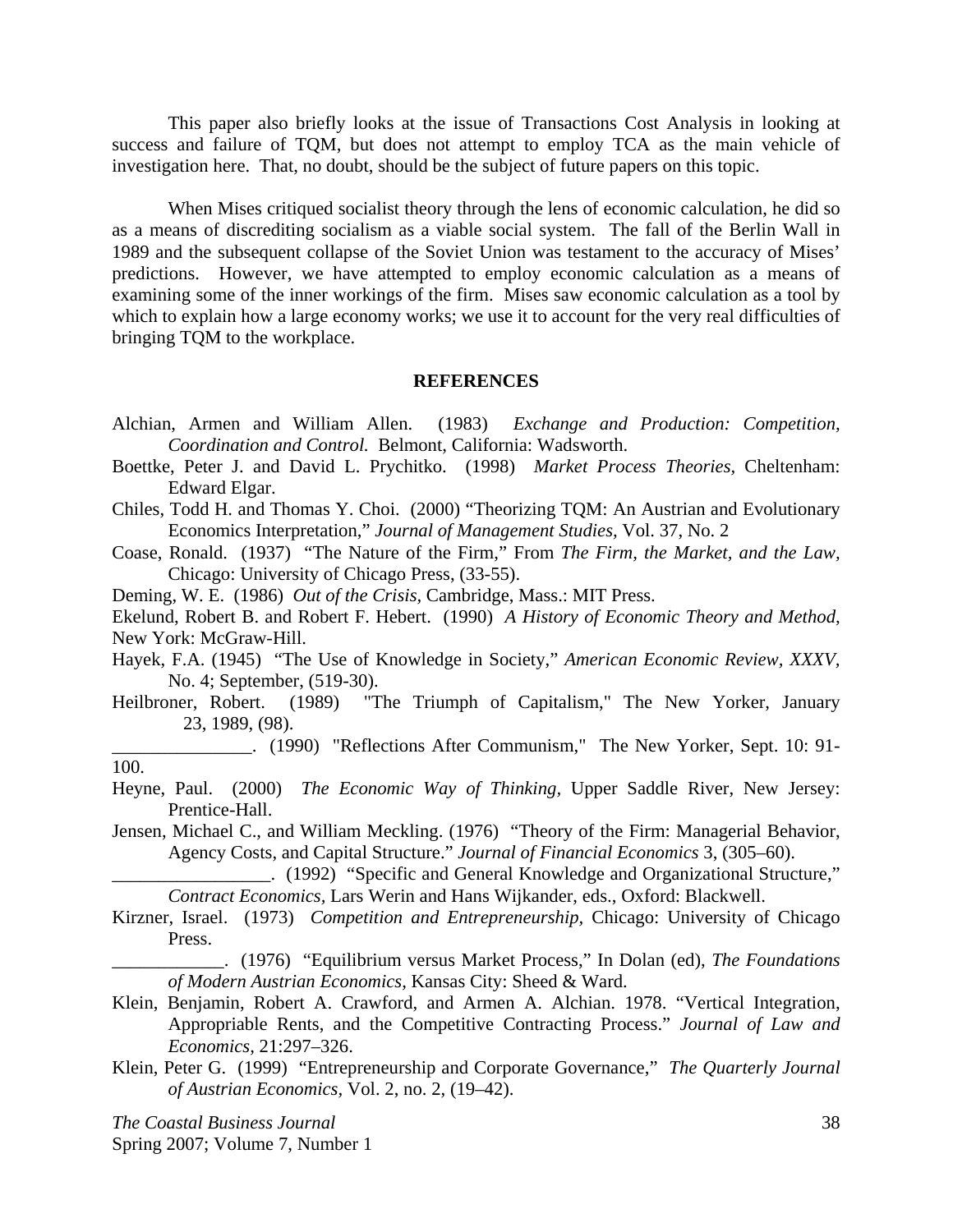Lachmann, Ludwig. (1976) "On the Central Concept of Austrian Economics: The Market Process," In Dolan (ed), *The Foundations of Modern Austrian Economics,* Kansas City: Sheed & Ward, (126-32).

Menger, Carl. (1950) James Dingwall and Bert F. Hoselitz, trans., New York: The Free Press.

Milgrom, Paul and John Roberts. (1992) *Economics, Organization, and Management.* Upper Saddle River, New Jersey: Prentice-Hall.

Mises, Ludwig von. (1944) *Bureaucracy*, New Haven, Connecticut: Yale University Press. \_\_\_\_\_\_\_\_\_\_\_\_\_\_\_\_. (1998) *Human Action,* Auburn, Alabama: Ludwig von Mises Institute.

\_\_\_\_\_\_\_\_\_\_\_\_\_\_\_\_. (1975) "Economic Calculation in the Socialist Commonwealth," in *Collective Economic Planning*, Friedrich A. Hayek, ed. Clifton, NJ: Kelley Publishing,  $(87-130).$ 

\_\_\_\_\_\_\_\_\_\_\_\_\_\_\_\_. (1981) *Socialism: An Economic and Social Analysis,* Indianapolis: Liberty Fund.

Morris, D.S. and R.H. Haigh. (1996) "Overcoming the Barriers to TQM," In Kanji, G.K. (ed), *Total Quality Management in Action,* London: Chapman and Hall, (92-101).

Rothbard, Murray N. (1993) *Man, Economy, and State,* Auburn, Alabama: Ludwig von Mises Institute.

Sowell, Thomas. (1980) *Knowledge and Decisions,* New York: Basic Books.

Williamson, Oliver E. (1975) *Markets and Hierarchies: Analysis and Antitrust Implications*, New York: Free Press.

\_\_\_\_\_\_\_\_\_\_\_\_\_\_\_\_\_\_\_\_. (1985) *The Economic Institutions of Capitalism.* New York: Free Press.

\_\_\_\_\_\_\_\_\_\_\_\_\_\_\_\_\_\_\_\_. (1996) *The Mechanisms of Governance.* New York: Oxford University Press.

Wruck, Karen H. and Michael C. Jensen. (1994) "Science, Specific Knowledge, and Total Quality Management," *Journal of Accounting and Economics,* Vol. 18, (247-87).

## **ABOUT THE AUTHORS**

**Anderson, William L.** is an Associate Professor of Economics at Frostburg State University, Frostburg, Maryland. He has been there since 2001. He has published in Public Choice, American Journal of Economics and Sociology, The Quarterly Journal of Austrian Economics, the Journal of Social, Political, and Economic Studies, the Journal of Libertarian Studies, Independent Review, the Journal of Business, Industry, and Economics, the Journal of Markets and Morality, American Business Review, and Southern Economic Journal.

**Shah, Amit J.** is a Professor of Management and Director of Center for Community Partnerships at Frostburg State University in Maryland. He has 20 years of experience in the industry and academia. His primary areas of interest are strategic management, organizational behavior, and international management. He has published over 50 refereed publications in various journals, proceedings, and texts including the *SAM Advanced Management Journal*, International Journal of Management, Management in Practice, American Business Review, Coastal Business Journal, and Feedback and has conducted training for several organizations in the area of strategic management, organizational behavior, and culture. Shah serves on the Editorial Review Board of the Advanced Management Journal and Coastal Business Journal.